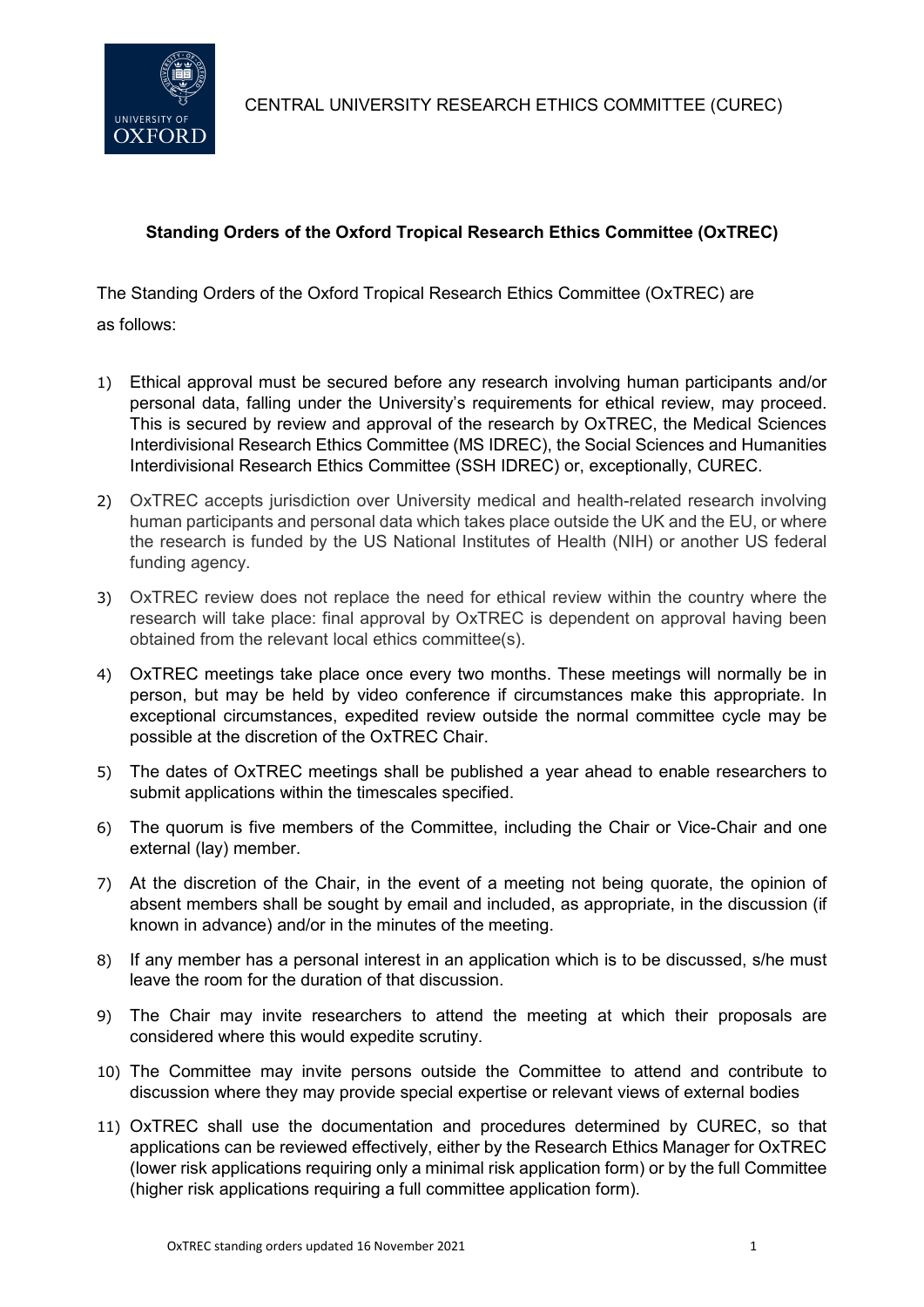- 12) Changes to any of the application forms (with the exception of minor administrative changes) or to the procedures for review described herein shall be submitted to CUREC and only adopted by OxTREC following approval by CUREC.
- 13) Applications for lower risk research (i.e. those using the minimal risk application form, known as 'minimal risk applications') are reviewed on a rolling basis by the Research Ethics Manager for OxTREC (with email referral to the Chair/Vice-Chair if necessary). Further written information or clarification may be requested from the applicant during the course of the review. During this period, the time frame set out in paragraph (16) below is suspended, to be restarted when a response is received from the applicant. Approval of the application will be contingent upon receipt of a satisfactory response to the comments from the applicant.
- 14) Applications for higher risk research (i.e those requiring a full committee application form, known as 'full committee applications') are reviewed by the full Committee at its bi-monthly meetings. Approval of an OxTREC full committee application must be secured by the agreement of a minimum of five OxTREC members, including at least one external (lay) member. A summary of the Committee's comments will be recorded in the minutes of the OxTREC meeting, which will be reviewed and approved by the Chair, Vice-Chair and Committee statistician. Approval of the application will be contingent upon receipt of a satisfactory response to the comments from the applicant. Final approval will be given by the Chair, for transmission by the OxTREC Secretariat to the applicant.
- 15) OxTREC shall reach one of the following decisions about each study:
	- Approve study
	- Approve study subject to minor amendments/clarifications
	- Invite resubmission following major amendment/revision (as outlined by the Committee)
	- Defer decision (in exceptional circumstances, where the Committee needs further advice)
	- Refuse approval
	- Decline jurisdiction referring to an external body (such as a committee associated with the Health Research Authority of the NHS) for approval
	- Refer to CUREC (in exceptional circumstances only)
- 16) The applicant will be informed of the decision and the reasons for it as soon as possible. The normal time frame is 30 days for minimal risk applications, and 14 days following the next Committee meeting for full committee applications. The applicant will be informed if this timetable cannot be met and given a new deadline for approval.
- 17) Amendments to approved studies should be submitted to OxTREC via email to include a letter explaining the reasons for amendment together with the previously approved documentation with all changes tracked. Amendments shall be considered by the Research Ethics Manager for OxTREC (with email referral to the Chair/Vice-Chair where necessary). A response should be given to the applicant within 15 days wherever possible.
- 18) Where the amendment is so substantial that it needs to be treated by OxTREC as a new application, the time frames set out in paragraph (16) will apply. The applicant will be informed if this timetable cannot be met and given a new deadline for approval. Changes to an approved research study may be made by the researcher without prior approval from OxTREC where those changes are necessary to eliminate immediate hazards to research participants. Changes made to eliminate immediate hazards must be notified to OxTREC within 25 days by submission via email of an explanatory cover letter together with the previously approved documentation with changes tracked.
- 19) For all approved studies: OxTREC requires researchers to submit (a) an annual report on the anniversary of the date of approval using the annual report form available on the OxTREC website; and (b) an end of study report within 12 months of completion of the study using the